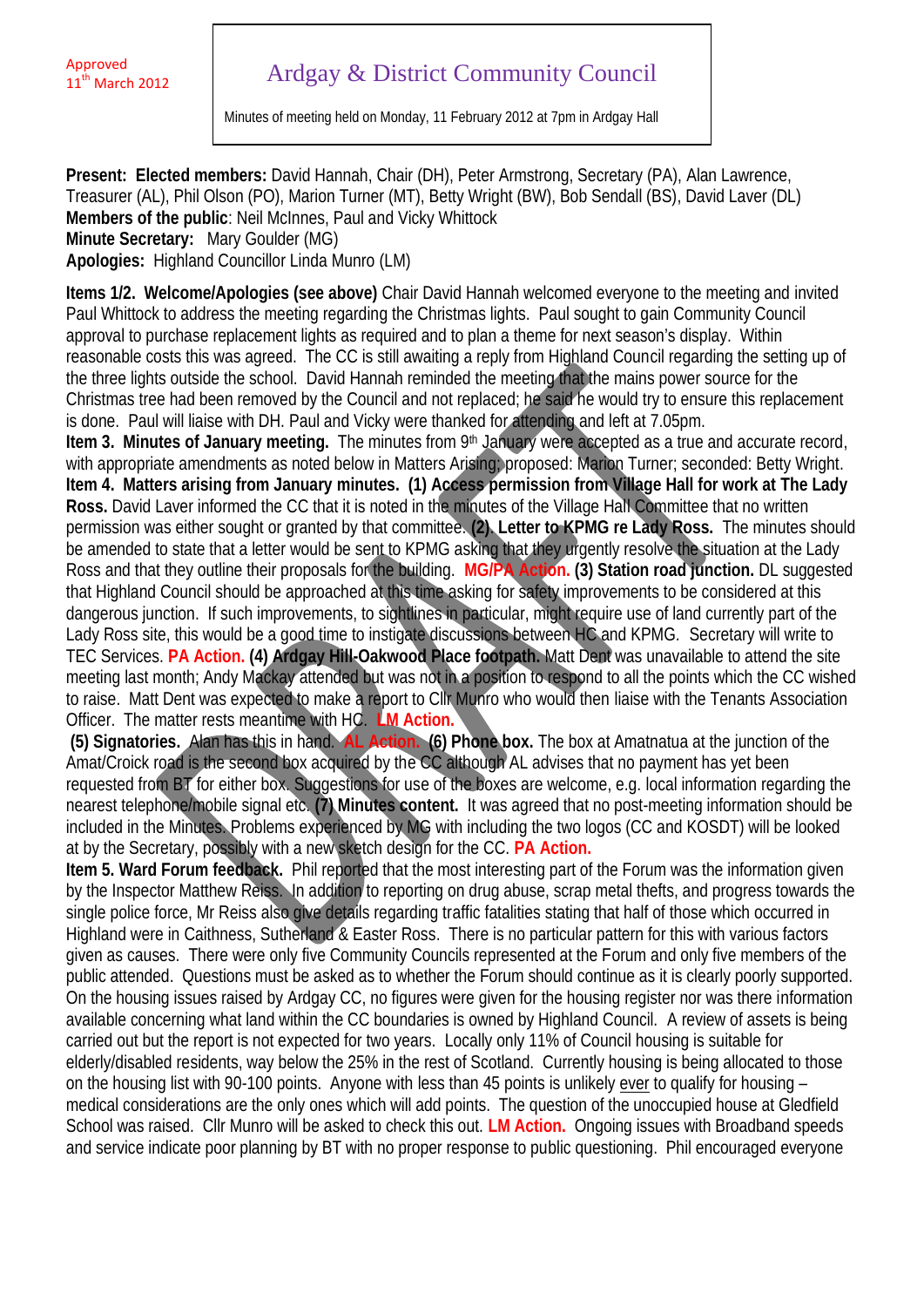## Approved 11<sup>th</sup> March 2012

to conduct speed tests, the BT test being the most appropriate, and to advise him of results. An item will be in the next newsletter. **PO Action.**

Marion advised that she raised the issue of appropriate training for Community Councillors, with particular regard to encouraging community engagement and communication/working with Highland Council departments. None of this was mentioned in the official notes of the Forum. Nor was her vote of thanks to the Highland Councillors for their help and support in this area. Such training as appears to be being planned by HC is expected to be inappropriate and also the timescale for dates of training sessions is unacceptable. Previously Cllr Munro suggested she bring a high-ranking HC official to meet the Community Council and this was still felt to be a better way forward. How the CC works with Highland Council officials remains at the heart of the problem. **LM Action.** The consensus remained that the Ward Forum format be scrapped as it is not working. The next scheduled one is on Saturday 26th May in Skerray. Anyone planning to attend should inform the Chair.

**Item 6. Correspondence.** Peter has received emails from **ScotRail**. They are apparently looking into a mobile ticketing option to deal with the problem of purchasing tickets for travel from Ardgay's non –manned station. The CC is advised to contact HITRANS directly to pursue the issue of lack of service to Ardgay after 17.54hrs. The CC was also invited to consider 'adopting' the station to restore a floral presence. No-one is sure just what that would entail in the future. Secretary has written again.

Emails received from Highland Council regarding **Community Benefit training workshops**. Posters are on display in the Library. Phil will attend in Inverness on February 24th as Ardgay CC representative. General discussion on the proposed HC pan-Highland community benefit plan indicated the wish to remain outside this new system and continue direct negotiations with developers as at present, perhaps with ongoing support in administration by SCF. The Achany Panel is a good example of the communities working together with SCF and developers to the benefit of the immediate local area.

Colin Gilmour has requested nominations for person/s to attend the **Royal Garden Party** in Edinburgh this summer. Agreed to put forward the names of Liz Cormack (previously nominated but unable to attend) and Gillian Glennie. Following receipt of information from the **Highland Community Care Forum** it was agreed to invite a representative to attend a CC meeting. **PA Action.**

**Item 7. Treasurer's report.** Alan Lawrence gave the following report: Treasurer's Account: cleared balance stands at £2,070.08 with one outstanding open cheque for £15.00. Projects Account: £4,329.70. Recent deposits have been made of £140.00 and outstanding cheques add up to £148.35.

Toilets Account: £7.65.

**Item 8. Beinn Tharsuinn Windfarm funding applications.** There is a current application from the Gledfield Primary School Parent Council Fundraising Group. Mary has approached the applicants to supply the further information requested by CC members but has no reply as yet. She will chase this up. Discussion of application held over till next month. **MG Action.**

**Item 9. Windfarms update. Sallachy.** Meeting scheduled for 14th February. **Glenmorie.** Meeting scheduled for 16th February. Marion will take the EIA and expects discussion regarding the nine turbines which are to be removed. **Achany.** Carol Elliott has been appointed to the Inverness office of SCF. The next meeting is in April. **Braemore.** Alan reported watching a helicopter working over the Braemore site all day last Saturday apparently depositing 'slung loads' on site. It is understood this planning application is being re-submitted. **Rosehall.** E.ON is reported to be considering administering community benefit through the Achany Panel. **Glencassley.** Scoping now. **Coire na Cloiche.** Nothing new at this stage.

**Item 10. KOSDT update.** The sixth monthly report has been received. Everyone is satisfied with this continuing as a six monthly update. The website is now running and regularly updated. Photograph submissions would be welcome. A local query regarding the mention of a 'safe space' at the old filling station refers to fencing erected to avoid access to the railway land behind the site. Decontamination has also been carried out.

**Item 11. Floral displays.** Jeanie Sparling has offered to deal with displays in the village, and perhaps at the station platform. She would welcome volunteers. She also seeks greenhouse space for the development of plants. Perhaps these could be mentioned in the upcoming newsletter. Marion is still optimistic about securing some more half barrels.